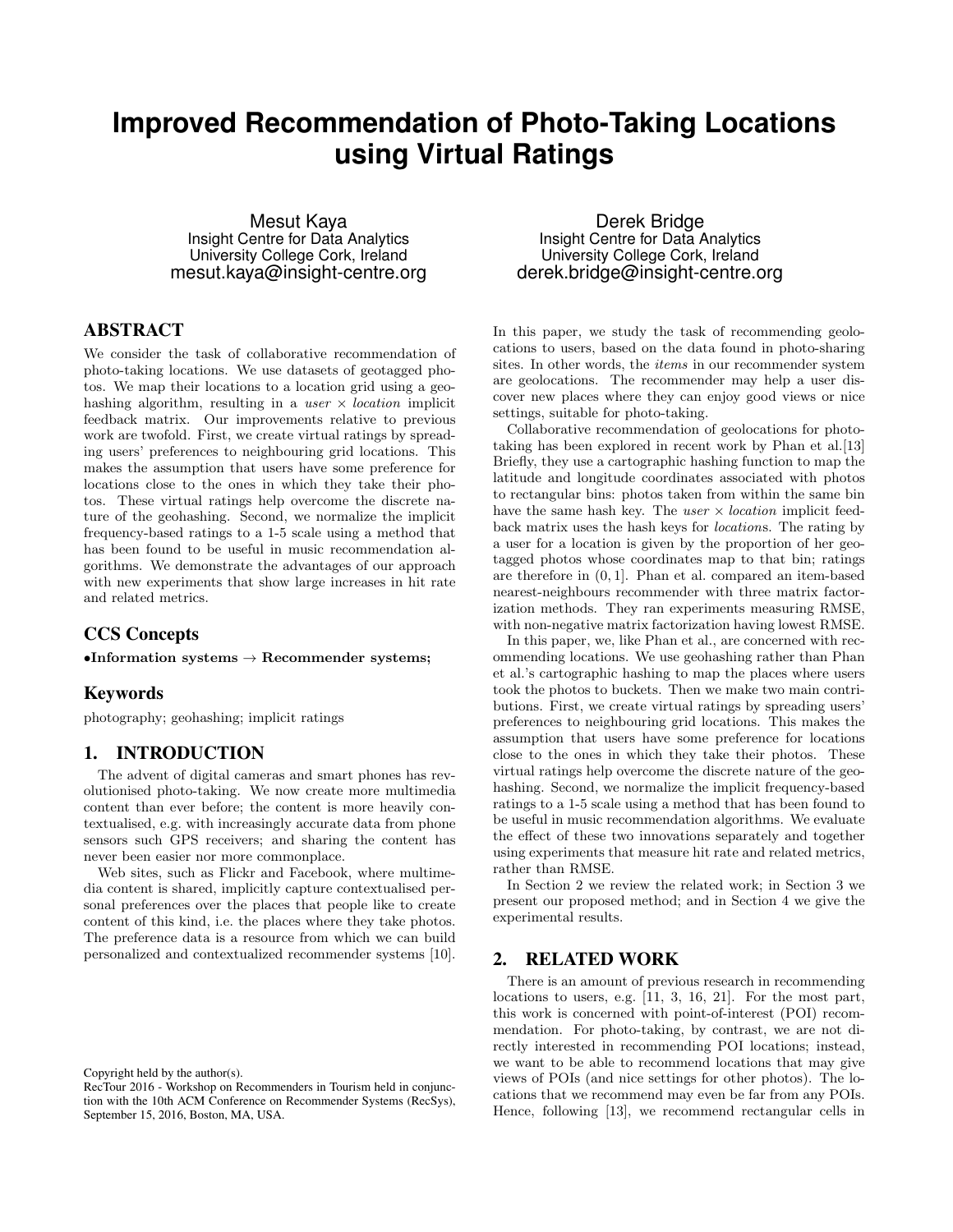the coordinate space. Phan et al. map latitude and longitude coordinates to rectangular bins using a method of their own invention, which they call Cartographic Sparse Hashing (CASH) [1]. Their method has a parameter,  $r$ , the resolution. At the Equator, bins will be  $r$  metres wide and  $r$ metres high. Note, however, that bins will be taller than  $r$ metres the further they are away from the Equator due to the curvature of the Earth. The resulting hash key is a 64 bit integer whose high bits are the hash of the longitude and whose low bits are the hash of the latitude. In more recent work, they use CASH within an activity recommender [1].

There are other location recommenders that also work in a coordinate space. For example, Liu et al. try to predict the next location that a user will visit [12]. Interestingly, they, along with Yuan et al. [21], also consider the role of time in location recommendation, which may also be relevant to photo-taking, but which we do not investigate further here.

Shared photos have been used as a data source for purposes such as POI detection [20], tag recommendation [17], photo-taking location detection [5], and route recommendation [14]. Some work specifically uses Flickr data, just as we and Phan et al. use in our work; for example, Zheng et al. recommend Flickr interest groups to users [22]. But none of this work, other than Phan et al.'s, uses this kind of data to recommend photo-taking locations.

The literature also contains descriptions of systems that assist with photo composition, e.g. [2, 15]. Bourke et al. describe what they call the *social camera*, which recommends a list of popular photos that were taken near to the user's location in similar lighting conditions. The user can choose one of these recommended photos, which will then be used as the basis for assistance with camera settings and framing [2]. Rawat proposes a system called ClickSmart that can provide real-time advice about scene composition and camera settings using rules learned from social media images [15].

Our use of virtual ratings is similar in spirit to the approach of fuzzy event modelling proposed by Hidasi and Tikk [7]. They use a similar idea to model continuous contexts in factorization algorithms.

## 3. PROPOSED METHOD

In this section, we explain our proposed approach. The approach consists of geohashing, followed by the spreading of users' preferences by creating virtual ratings in neighbouring buckets, followed by the conversion of implicit feedback to 1-5 ratings. Finally, we use a collaborative recommendation algorithm on the resulting feedback matrix.

#### 3.1 Geohashing

We do not use Phan et al.'s CASH method, preferring to use geohashing, which is more common. Both have the same effect: they divide the surface of the Earth into a grid of rectangular cells (called bins in CASH and buckets in geohashing); a hash function takes in latitude and longitude and maps them to one of the cells of the grid. Geohashing maps latitude and longitude into a geohash key of up to 12 characters. Coordinates that map to the same key are in the same cell of the grid (bucket). The scheme is hierarchical: prefixes of the hash key designate larger cells that include those designated by extensions of the prefix. The size of the prefixes is known as the precision. In this paper we take 7-character long prefixes. These designate buckets that at



Figure 1: Geohashing

the Equator are 152.9 metres wide and 152.4 metres high.

It is interesting to note that Phan et al. run experiments where they vary the resolution of their hashing method. Altering the resolution, however, does not just affect sparsity, it also alters the items (bins) that get recommended. Arguably, this should not be a parameter that one alters to minimise error. It is instead something one should fix at a granularity that users find useful for photo-taking. As we said, we fix precision at 7, which give buckets that are about  $150 \times 150$  metres, which we think is an appropriate size for photo-taking location recommendation. Had we used a precision of 6, buckets would be approximately 1km by 600 metres, which is clearly too large for useful recommendations. A case can be made for precision of 8 (about 40 by 20 metres) but anything higher is probably too small (e.g. precision of 9 recommends 5 by 5 metre locations).

It is important also to say that the size of the buckets, which we use to recommend *where* to take photos, is unrelated to the size of what might be photographed. From a bucket on the south bank of the River Thames, for example, a user might capture a panoramic shot of the north London skyline or she might zoom in on a pigeon eating a discarded hamburger. This emphasises the point too that recommending photo-taking buckets is not the same as recommending POIs. In the same example of a bucket on the south bank of the River Thames, there might be a POI in the same bucket (e.g. the London Eye) but the user might be taking photos of POIs in a different bucket in the distance (e.g. Big Ben) or may not be taking photos of specific POIs at all (e.g. skylines and pigeons).

After hashing, we have an initial user  $\times$  location ratings matrix, where locations are buckets and ratings are based on frequencies. Figure 1 shows an example. Suppose a user  $u$ has taken six photos in six different locations. Suppose  $loc<sub>1</sub>$ ,  $loc_2$  and  $loc_5$  are geohashed to the same bucket  $g_1$ . The ratings matrix contains triples such as  $\langle u, q_1, 3 \rangle$ , meaning that user u has taken three photos in bucket  $q_1$ .

## 3.2 Creating virtual ratings

One problem with hashing to a rectangular grid is its discretization of coordinate space. In Figure 1, for example, taking a photo at  $loc_2$  is taken as positive feedback for that point in space and others near it. But the rating is recorded only for bucket  $g_1$ . The geohashing results in us recording no positive feedback for the nearby points in  $g_2$ .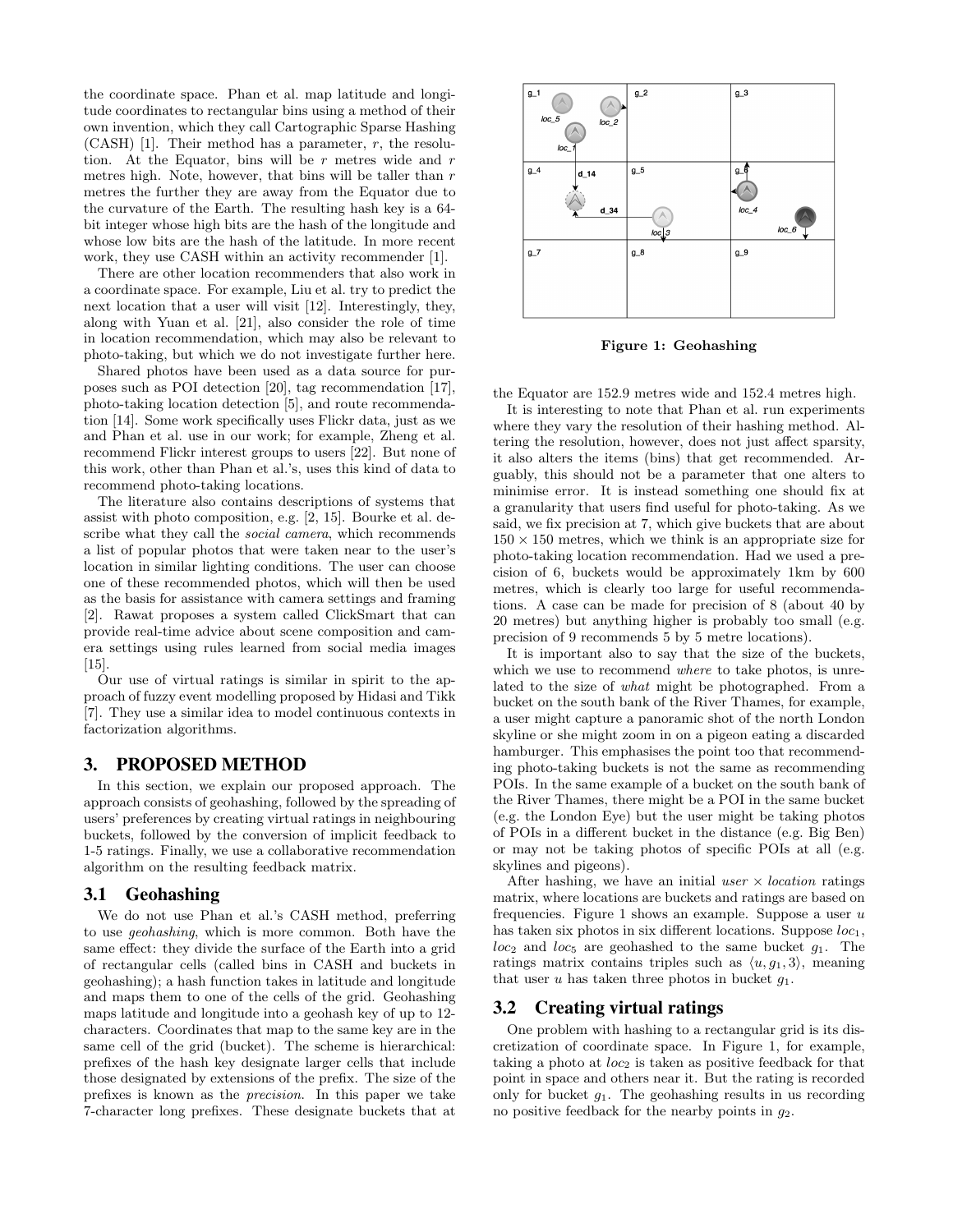Our solution to this problem is to create virtual ratings in the  $user \times location$  matrix by spreading the original frequencies to neighbouring buckets. First, we decide which buckets to spread to. We may spread to zero, one or more of the eight neighbouring buckets. We only spread from a bucket to a neighbour if the bucket contains a photo-taking event that is close enough to the neighbour. We calculate the geodesic distance between the coordinates of the photo-taking events in the bucket and the centre of the neighbour.<sup>1</sup> Only if the minimum of these distances is smaller than a threshold value  $\Delta$  will we create a virtual rating. For example, in Figure 1, the rating for  $g_1$  will only be spread to  $g_4$  if the distance between  $loc_1$  and the centre of  $g_4$  (this being smaller than the distances from  $loc_2$  and  $loc_5$ ) is smaller than  $\Delta$ .

Next, we decide the value of the virtual rating. Its value is a discounted version of the one that is being spread. Following [21], we use a power law distribution to model the preference of a user for a neighbouring bucket as a function of the minimum distance we calculated previously. This maps a distance of 0 to a weight of 1.0 and it maps the maximum distance  $(\Delta)$  to a weight of 0.0. The neighbour's virtual rating is the product of the weight and rating (frequency) associated with the source bucket.

There is, however, the issue of how to aggregate ratings that 'arrive' in a bucket from different sources. For such cases, we use the simple heuristic that the virtual rating is the maximum of the ratings arriving from different sources. For example, in Figure 1, bucket  $g_4$  receives two virtual ratings. One comes from  $g_1$ : it is  $g_1$ 's rating (3) discounted by an amount based on the distance  $d_{14}$ . The other comes from  $g_5$ : it is  $g_5$ 's rating (1) discounted by an amount based on distance  $d_{34}$ . The larger of these will be taken as the virtual rating for  $g_4$ . Note that the same calculation is used even if g<sup>4</sup> already contained a rating of its own: its new rating is the maximum of its original and the two discounted virtual ratings. Since the virtual ratings are discounted by an amount based on distance, only in exceptional cases will they replace an existing rating.

Spreading virtual ratings to neighbouring buckets does not, of course, enlarge what is being recommended. Recommendations continue to be made at the level of individual buckets.

#### 3.3 Rating normalisation

Phan et al. normalize the frequency-based ratings to the range  $(0, 1]$  [13]. They do this by dividing the frequency (the number of photos taken by a user in a bin) by the total number of photos taken by that user. However, we found that by their approach 98% of the normalised ratings lie between 0 and 0.1. This has several problems: it implies low preference for 98% of all locations in which a user took a photo; it gives a very skewed distribution; and it means that a recommender that is evaluated using RMSE can do well by always predicting a number between 0 and 0.1.

Instead, we follow Celma's method [4] to convert implicit feedback to a 1-5 rating scale. Following Celma, we compute the Complementary Cumulative Distribution of the frequencies in a user's profile. Then, items (buckets) that fall in the top  $80 - 100\%$  of the distribution are given a rating of 5, items that fall into the  $60 - 80\%$  range are given a rating of 4, and so on. Celma proposed his method in the context

Table 1: Recommender configurations

|                    | $(0,1]$ ratings | 1-5 ratings |
|--------------------|-----------------|-------------|
| No virtual ratings |                 |             |
| Virtual ratings    | 1-VR.           | 5-VR        |

of music listening: to convert how often a user listens to a track into a 5-point scale. Unlike the kinds of 5-point explicit rating scales used in book and movie recommenders on the web, for Celma's normalized ratings, a rating of 1 does not necessarily mean that the user dislikes the item; rather, the fact that the item was listened to at all implies some level of positive feedback, but less enthusiastic positive feedback than that associated with higher points on the scale. It seems appropriate to use Celma's method for the implicit frequency-based ratings that we have in our photo-taking scenario.

#### 3.4 Recommendation algorithm

At this point, we have a normalized ratings matrix. Our goal, given a user and bucket for which the user has no rating, is to predict the user's rating. For this, we use matrix factorization to transform users and buckets into the same latent factor space. We choose to use matrix factorization since it is widely used for collaborative recommenders and a form of matrix factorization was the best performing approach in [13]. Specifically, for the matrix factorization we use Koren et al.'s SVD [9], solving the objective function using stochastic gradient descent. We have not 'swapped in' different recommender algorithms since our focus is on measuring the contributions made by the virtual ratings and the different forms of normalisation. (We do, however, compare against three baseline recommender systems – see below.)

# 4. EXPERIMENTS

#### 4.1 Datasets

We collected the data used in this work from the photosharing website flickr.com by using its API. We searched for geotagged photos taken in London and Dublin in 2015 to create two datasets. After geohashing, we discarded users who had ratings for fewer than five buckets. The final dataset for London contains 112,671 photos taken by 978 unique users. Users have an average of 115 photos. The final dataset for Dublin contains 54,082 photos taken by 1,567 users and users have an average of 34 photos.

#### 4.2 Recommenders

We compared four configurations of the recommender, depending on whether ratings were normalized to  $(0, 1)$  (as in [13]) or to 1-5 (as we propose) and depending on whether virtual ratings are used or not. The names of these four configurations are given in Table 1. It follows that the system called '1' is closest to the one described in [13]: ratings are normalised to  $(0, 1]$  and virtual ratings are not used. The main difference with [13], as mentioned in Section 3.1, is that we are using geohashing where they used their CASH method.

We also compare against three baseline recommenders, POP\_H, POP\_ALL, and HOME, which we now describe.

#### *4.2.1 Popularity-based recommenders*

<sup>&</sup>lt;sup>1</sup>We use the geopy Python library for this purpose: https: //pypi.python.org/pypi/geopy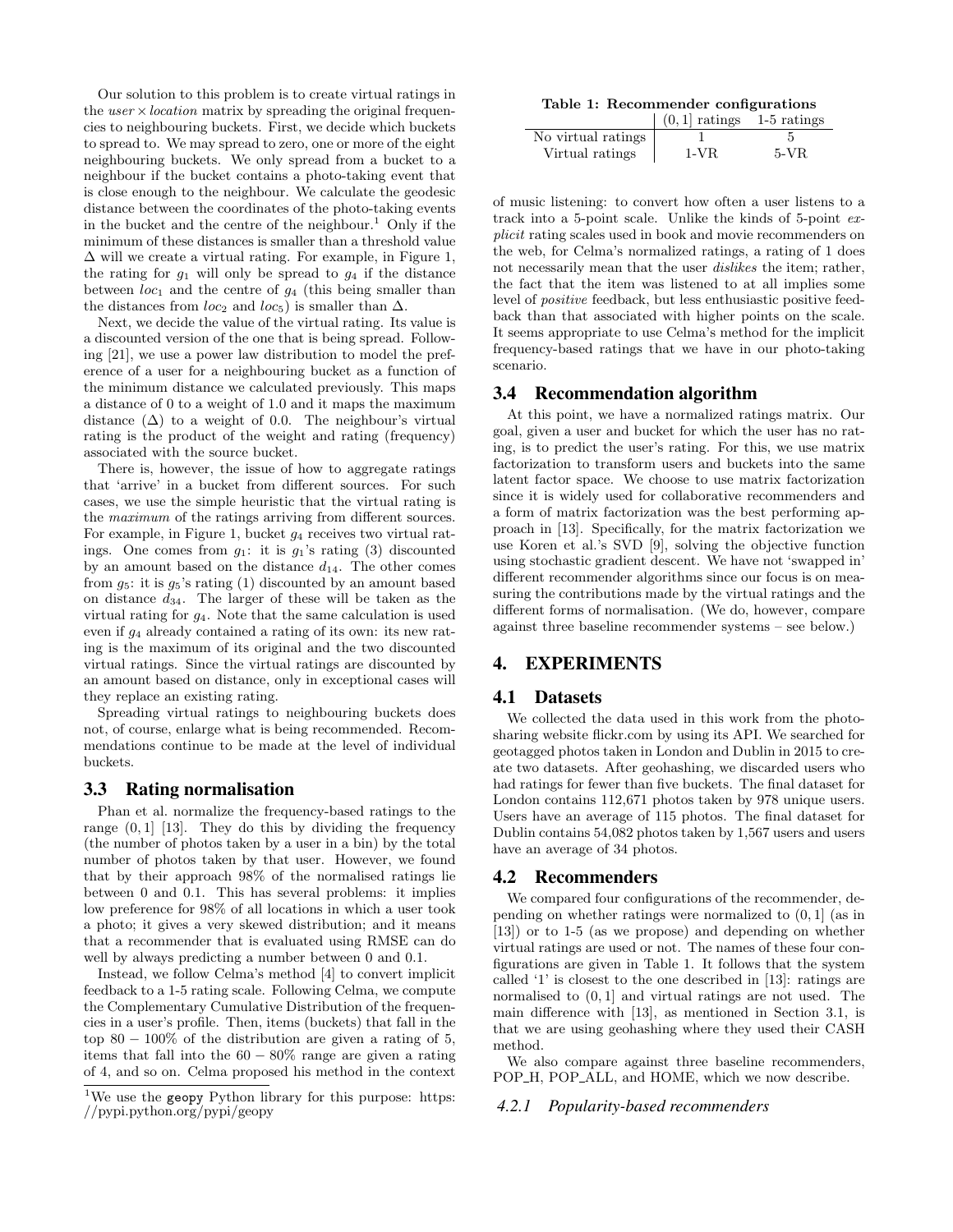We compare our methodology with a baseline recommender that recommends the most popular items for which the user has no rating. It is well-known that, in recommender systems in general, recommending the most popular items can be a highly competitive baseline [18]. For the kinds of 5 point explicit rating scales used in book and movie recommenders on the web, a popularity-based recommender typically recommends to a user those items that she has not rated and that have the greatest number of high ratings (4 or 5 stars) [18]. In other words, the recommender only recommends items that lots of people like. Accordingly, we include in our experiments a baseline that we refer to as POP\_H ('H' for 'high'): in computing popularity, it counts only those users who have given the item a rating of 4 or 5. But, as we have already mentioned in Section 3.3, on the rating scales that we are using, low ratings (e.g. 1 and 2) are not signals of dislike: they show a track was listened to (in the case of music) or a photo was taken (in our case), which is positive feedback, albeit not as positive as a rating of 4 or 5. Hence, we also include another baseline recommender, POP ALL. In computing popularity, it recommends items rated by the greatest number of users, irrespective of the values of the ratings.

#### *4.2.2 Home location-based recommender*

Using a Flickr dataset, Van Laere et al. conclude that a user is more likely to take pictures in locations that are closer to home [19]. It follows then that we can build a baseline recommender that recommends to a user locations for which she has no rating and that are close to her home location.

Some Flickr users provide a textual description of their home location in their Flickr profile. For the users in our datasets, we wrote a crawler to visit their profiles and obtain their home location descriptions, if given. (Of course, not all of these descriptions will be correct, and this may reduce the performance of this baseline recommender.) We convert the textual description to a geolocation (latitude and longitude).<sup>2</sup> For the London dataset, we were able to obtain the home geolocations of 40.52% of the users; for the Dublin dataset, it was 39.5% of the users.

The baseline recommender, which we refer to as HOME, works as follows. For each user whose home location coordinates are known, we calculate the geodesic distance between their home location and the centres of the buckets (items). Then we recommend the closest buckets for which the user has no rating. For users whose home location coordinates are not known, we default to recommending the most popular buckets in the dataset, as POP ALL would do.

#### 4.3 Methodology and metrics

Phan et al. calculate the RMSE between the predicted and actual ratings for the members of a test set. We chose to base our experiment on a newer methodology, emphasising recommendation over prediction [6]. (In any case, because two of our systems normalise to (0, 1] and two normalise to a discrete 1-5 scale, we cannot directly compare their RMSEs.)

We used 5-fold-cross-validation using 80% for training and 20% for a probe set. From the probe set, we construct a test set. The idea is that the test set will contain items from the probe set that the user liked, and therefore these are

ones for which a recommender will be rewarded if it recommends them in the experiments. In [6], where they assume a conventional 1-5 scale, the test set contains only the highlyrated items from the probe set (i.e. ones rated 4 or 5). However, we return to the point that we have made before that, for Celma-style normalisation of frequency data, a rating of 1 or 2 does not necessarily denote dislike. If we want to test recommender performance on all liked items, then we must include in the test set all probe items, irrespective of their values of their ratings.

In fact, we have chosen to run all experiments twice: in one set of experiments, from the probe set we create a test set by retaining only test items where the user's normalised rating is 4 or 5; for the other set of experiments, we take all of the probe set as test set.

There are no virtual ratings in the test sets and, where different recommenders are compared (even ones that normalise to  $(0, 1)$ , they are compared using the same sets of test items.

For each test item, we randomly select 1000 other buckets for which the user has no rating. We predict the user's ratings for all 1001 buckets and then sort them by descending predicted rating. We then recommend the top- $k$  ( $k = 10$ ), which may or may not include the test item.

This means that experiments are being done on an item by item basis for each item in the test set, rather than on a user by user basis. We must define our metrics accordingly.

For each test item, we measure whether the test item is in the top- $k$  or not. If it is, we call this a hit and record the total number of hits,  $H$ . From this, we calculate the *hit rate* (or recall):

$$
HR = \frac{H}{|Test|} \tag{1}
$$

where Test is the test set.

We also calculate the *average reciprocal hit-rank* (ARHR), which in our setting we define as follows:

$$
ARHR = \frac{1}{|Test|} \sum_{\substack{r_{ui} \in Test, \\ rank_{r_{ui}} \neq 0}} \frac{1}{rank_{r_{ui}}} \tag{2}
$$

where  $rank_{r_{ui}}$  is the position of this test item in the top- $k$  $(1 \leq rank_{r_{ui}} \leq k)$  or zero if this test item was not recommended in the top-k.

Although ARHR considers the positions of the hits, neither ARHR nor HR gives information about the original rating as well as the position. It is common to discount this based on the logarithm of the rank. Hence, inspired by discounted cumulative gain (e.g. [8]), we define average discounted gain (since, with only one test item at a time, it is not cumulative), as follows:

$$
ADC = \frac{1}{|Test|} \sum_{\substack{r_{ui} \in Test, \\ rank_{r_{ui}} \neq 0}} \frac{r_{ui}}{\frac{r_{ui}}{\log_2(rank_{r_{ui}})}} \quad \text{if} \quad rank_{r_{ui}} = 1
$$
\n
$$
(3)
$$

## 4.4 Parameter ∆

When using virtual ratings, there is the parameter  $\Delta$ , which needs to be set for the experiments. With small values of  $\Delta$ , there are fewer virtual ratings than with larger values of  $\Delta$ . We tried values of 0 (which is the same as no virtual ratings), 75, 150, 225 and 300. In Figures 2 and 3,

 $2$ We do this by using the geopy python library, which uses the Google Maps V3 geocoder: https://developers.google. com/maps/documentation/geocoding/intro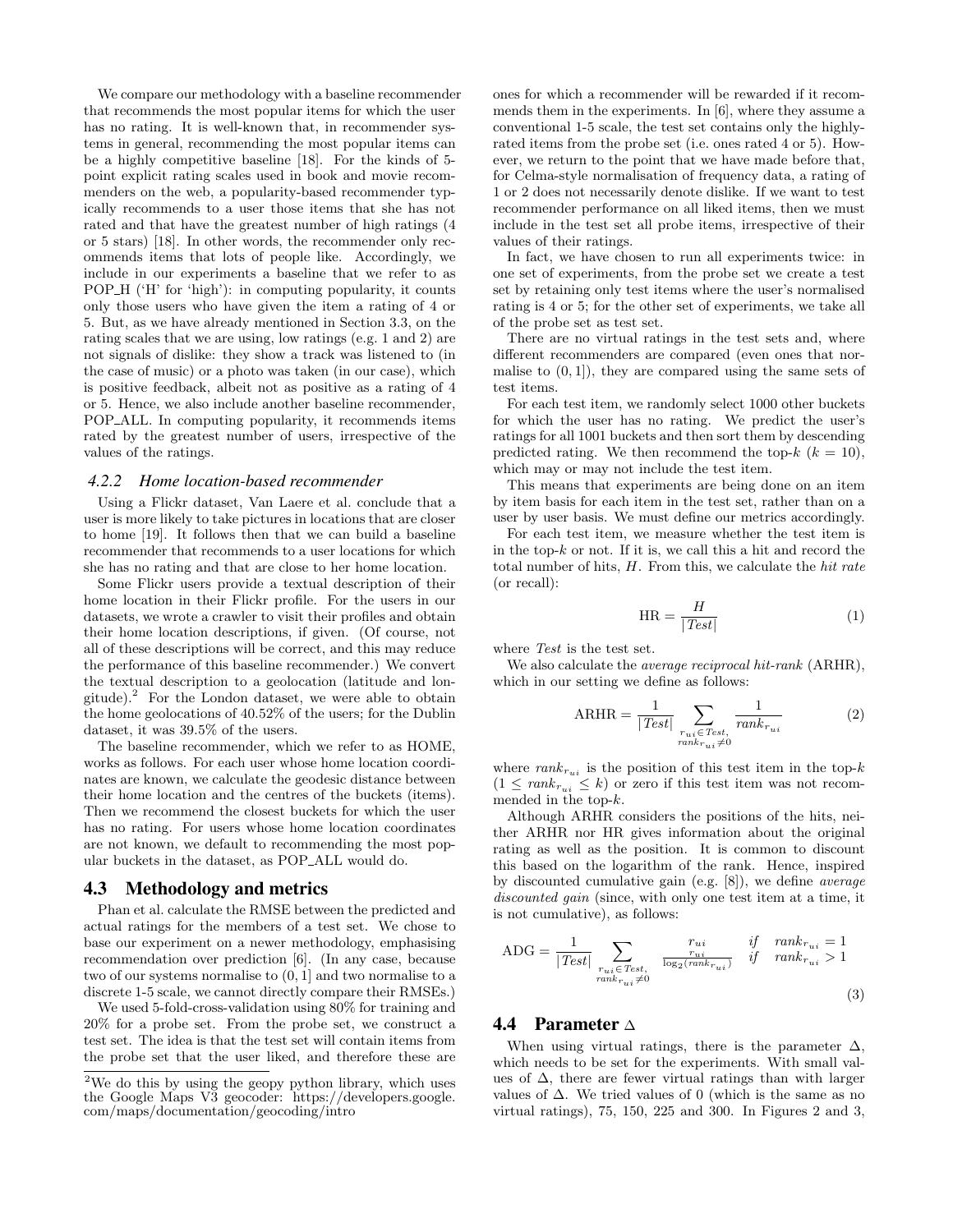

Figure 2: HR, ARHR and ADG for 5-VR with varying ∆, London dataset



Figure 3: HR, ARHR and ADG for 5-VR with varying ∆, Dublin dataset

we show the hit rate, average reciprocal hit-rank and average discounted gain for one of the system configurations (5-VR) with varying values of  $\Delta$  for the London and Dublin datasets, respectively.

As can be seen, HR, ARHR and ADG tend to increase as  $\Delta$  increases but then, as  $\Delta$  becomes too big and so ratings are being spread too far, HR, ARHR and ADG level off or even fall. The Figures show that the most competitive value for  $\Delta$  for this system configuration for both datasets is 225.

The results for 1-VR (not shown) follow a similar pattern, but its most competitive value for  $\Delta$  is 300 for both datasets.

These are the values we use for  $\Delta$  in the results that we show in the next section.

## 4.5 Results

We now compare the seven recommenders, i.e. the three baselines (POP\_H, POP\_ALL and HOME) and the four configurations of our recommender, which depend on the normalisation scheme and whether virtual ratings are used or not (1, 1-VR, 5 and 5-VR). As per the previous section, the two configurations that use virtual ratings use their most competitive values for  $\Delta$ .

Figures 4, 5 and 6 show the hit rate, average reciprocal hit-rank and average discounted gain respectively.

The worst-performing system overall is the one designated 1, corresponding roughly to the system in [13]. Not only is it out-performed by the other three configurations (1-VR, 5 and 5-VR), it is out-performed by the three baselines (except on the London dataset, where it has very slightly higher HR than HOME does, but even here it is out-performed by the other two baselines).

The best-performing system is  $5\text{-}VR$  — the one that com-



Figure 4: HR



Figure 5: ARHR



Figure 6: ADG

bines both our innovations. It out-performs all recommenders on all metrics across both datasets.

There are also some other patterns in the results. For both datasets and all evaluation metrics, of the four non-baselines, system 1 is the worst; adding virtual ratings (1-VR) makes an improvement; scaling to 1-5 (system 5) is better again. But the best-performing configuration is 5-VR, where we scale to 1-5 and use virtual ratings.

Another pattern is that the baselines are more competitive on the Dublin dataset than the London dataset. They never out-perform system 5-VR, but on the Dublin dataset, POP<sub>-H</sub> and POP<sub>-ALL</sub> both out-perform systems 1, 1-VR and 5. The performance of the HOME baseline is more mixed.

For reference, Table 2 shows the values on which the Figures in this section are based.

In fact, as explained in Section 4.3, we chose to run two set of experiments, differing in the way in which the test set was constructed from the probe set. In one case, all ratings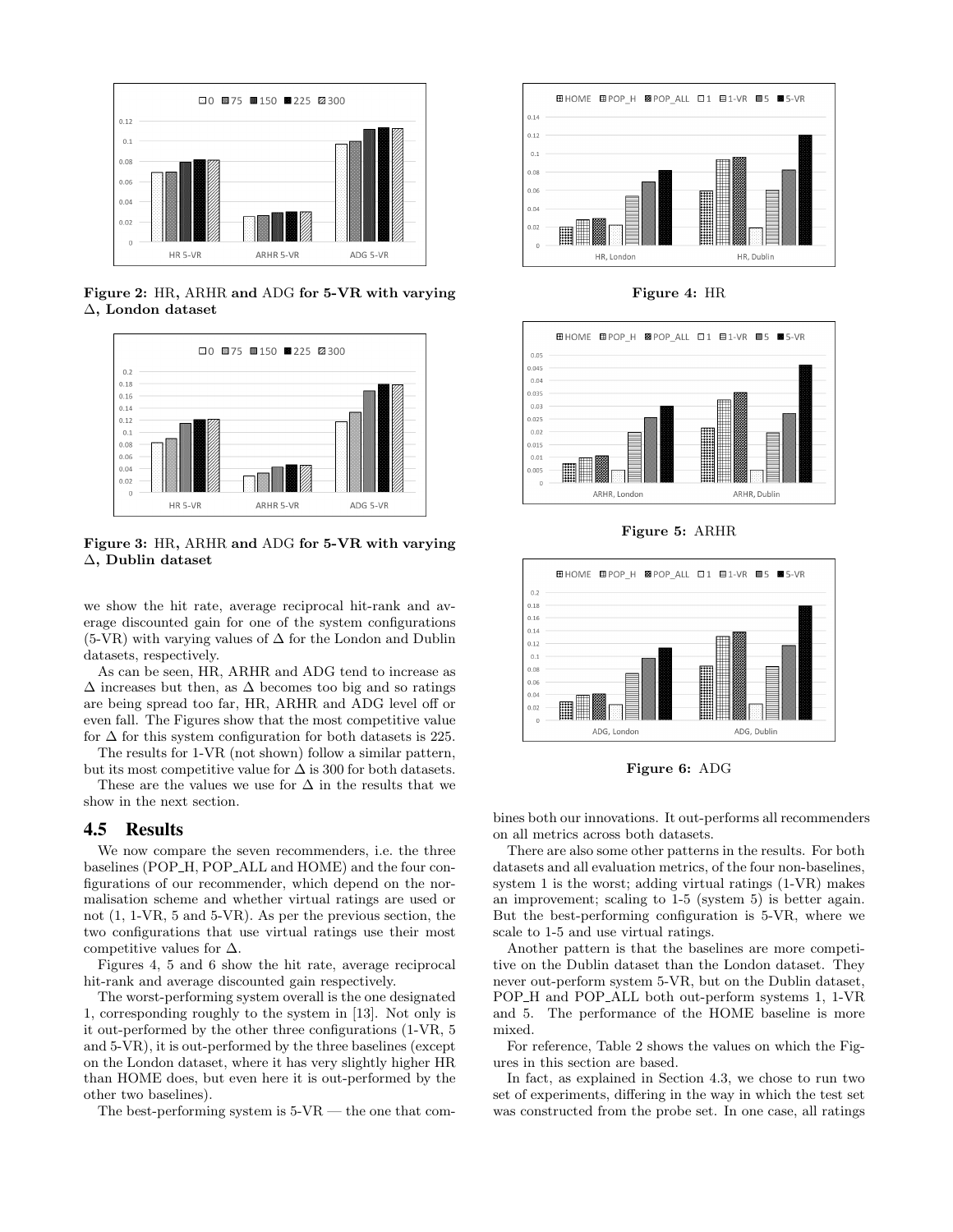| Dataset | Metric      | HOME   | POP H  | POP_ALL |        | $1-VR$ | 5      | $5-VR$ |
|---------|-------------|--------|--------|---------|--------|--------|--------|--------|
| London  | ΗR          | 0.02   | 0.0282 | 0.0294  | 0.0222 | 0.0536 | 0.0691 | 0.0816 |
| London  | $\rm{ARHR}$ | 0.0077 | 0.0098 | 0.0106  | 0.005  | 0.0197 | 0.0255 | 0.0301 |
| London  | $\rm{ADG}$  | 0.0287 | 0.0394 | 0.0411  | 0.0243 | 0.0732 | 0.0971 | 0.1131 |
| Dublin. | HR.         | 0.0595 | 0.0936 | 0.0963  | 0.0191 | 0.0603 | 0.0821 | 0.1203 |
| Dublin  | $\rm{ARHR}$ | 0.0215 | 0.0324 | 0.0354  | 0.005  | 0.0195 | 0.0272 | 0.0461 |
| Dublin  | ADG         | 0.085  | 0.1308 | 0.138   | 0.0255 | 0.0842 | 0.1169 | 0.1788 |

Table 2: Results for experiments where test set equals probe set

from the probe set are placed into the test set. These are the experiments whose results were shown in the Figures and in Table 2. In the other case, only highly-rated items from the probe set are included in the test set. The results for this set of experiments are given in Table 3. Comparing the two tables, we see that numerically the results in the second set of experiments are higher. But, for the most part, the story about which systems out-perform each other remains the same. In particular, 5-VR remains far and away the best of the recommenders.

# 5. DISCUSSION & CONCLUSIONS

We presented an approach to recommending geolocations to users for photo-taking. We geohashed coordinates to cells in a rectangular grid, and used these as the items in an implicit feedback matrix. We investigated two innovations. One was to create virtual ratings in neighbouring cells. The other was to normalise ratings using a method developed for music recommenders. Our experiments, measuring hit rate, average reciprocal hit-rank and average discounted gain, showed that the two innovations together outperformed all other configurations and popularity-based and home location-based baseline recommenders.

There are many avenues for future work. For a start, we can test on other datasets and on recommender algorithms other than SVD. There remains an open question about the precision of the geohashing. Here we are using precision of 7, resulting in buckets that are about 150 metres by 150 metres. The only way to determine whether this is the best choice or whether higher precision (smaller buckets) would be better is through a user trial. It may even be that precision should be personalised or adaptive in some other way, and this could be investigated in future work.

Finally, there is the opportunity to integrate other factors into the work. Presently, we recommend only the phototaking location. Date and time may also be important: perhaps a location may offer better candidate subjects for photos in certain seasons, on certain dates or at certain times of day. Related to date and time are the photo-taking conditions: a bucket may be a better location, e.g., when the sun has risen, when the weather is not overcast or when the sun is not glaring (although, of course, for some photographers these difficult conditions provide opportunities for the exercise of their photographic talents). Some users might also want assistance with the choice of subject, camera settings or composition. For this, it may be possible to integrate our work with the kind of work done on the social camera [2] and ClickSmart systems [15].

# 6. ACKNOWLEDGEMENTS

This publication has emanated from research supported

in part by a research grant from Science Foundation Ireland (SFI) under Grant Number SFI/12/RC/2289.

## 7. REFERENCES

- [1] P. Bhargava, T. Phan, J. Zhou, and J. Lee. Who, what, when, and where: Multi-dimensional collaborative recommendations using tensor factorization on sparse user-generated data. In Procs. of the 24th Int. Conf. on the World Wide Web, pages 130–140, 2015.
- [2] S. Bourke, K. McCarthy, and B. Smyth. The social camera: Recommending photo composition using contextual features. In Procs. of the Second Workshop on Context-Aware Recommender Systems, 2010.
- [3] X. Cao, G. Cong, and C. S. Jensen. Mining Significant Semantic Locations from GPS Data. Proc. VLDB Endow., 3(1-2):1009–1020, 2010.
- [4]  $\dot{O}$ . Celma. *Music Recommendation and Discovery:* The Long Tail, Long Fail, and Long Play in the Digital Music Space. Springer, 2010.
- [5] D. J. Crandall, L. Backstrom, D. Huttenlocher, and J. Kleinberg. Mapping the world's photos. In Procs. of the 18th Int. Conf. on the World Wide Web, pages 761–770, 2009.
- [6] P. Cremonesi, Y. Koren, and R. Turrin. Performance of recommender algorithms on top-n recommendation tasks. In Procs. of the 4th ACM Conf. on Recommender Systems, pages 39–46, 2010.
- [7] B. Hidasi and D. Tikk. Approximate modeling of continuous context in factorization algorithms. In Procs. of the 4th Workshop on Context-Awareness in Retrieval and Recommendation, pages 3–9, 2014.
- [8] K. Järvelin and J. Kekäläinen. Cumulated gain-based evaluation of IR techniques. ACM Transactions on Information Systems, 20(4):422–446, 2002.
- [9] Y. Koren, R. Bell, and C. Volinsky. Matrix factorization techniques for recommender systems. Computer, 42(8):30–37, 2009.
- [10] J. J. Levandoski, M. Sarwat, A. Eldawy, and M. F. Mokbel. Lars: A location-aware recommender system. In Procs. of the IEEE 28th Int. Conf. on Data Engineering, pages 450–461, 2012.
- [11] B. Liu, Y. Fu, Z. Yao, and H. Xiong. Learning Geographical Preferences for Point-of-interest Recommendation. In Procs. of the 19th ACM SIGKDD Int. Conf. on Knowledge Discovery and Data Mining, pages 1043–1051, 2013.
- [12] Q. Liu, S. Wu, L. Wang, and T. Tan. Predicting the Next Location: A Recurrent Model with Spatial and Temporal Contexts. In Procs. of the 30th AAAI Conf. on Artificial Intelligence, 2016.